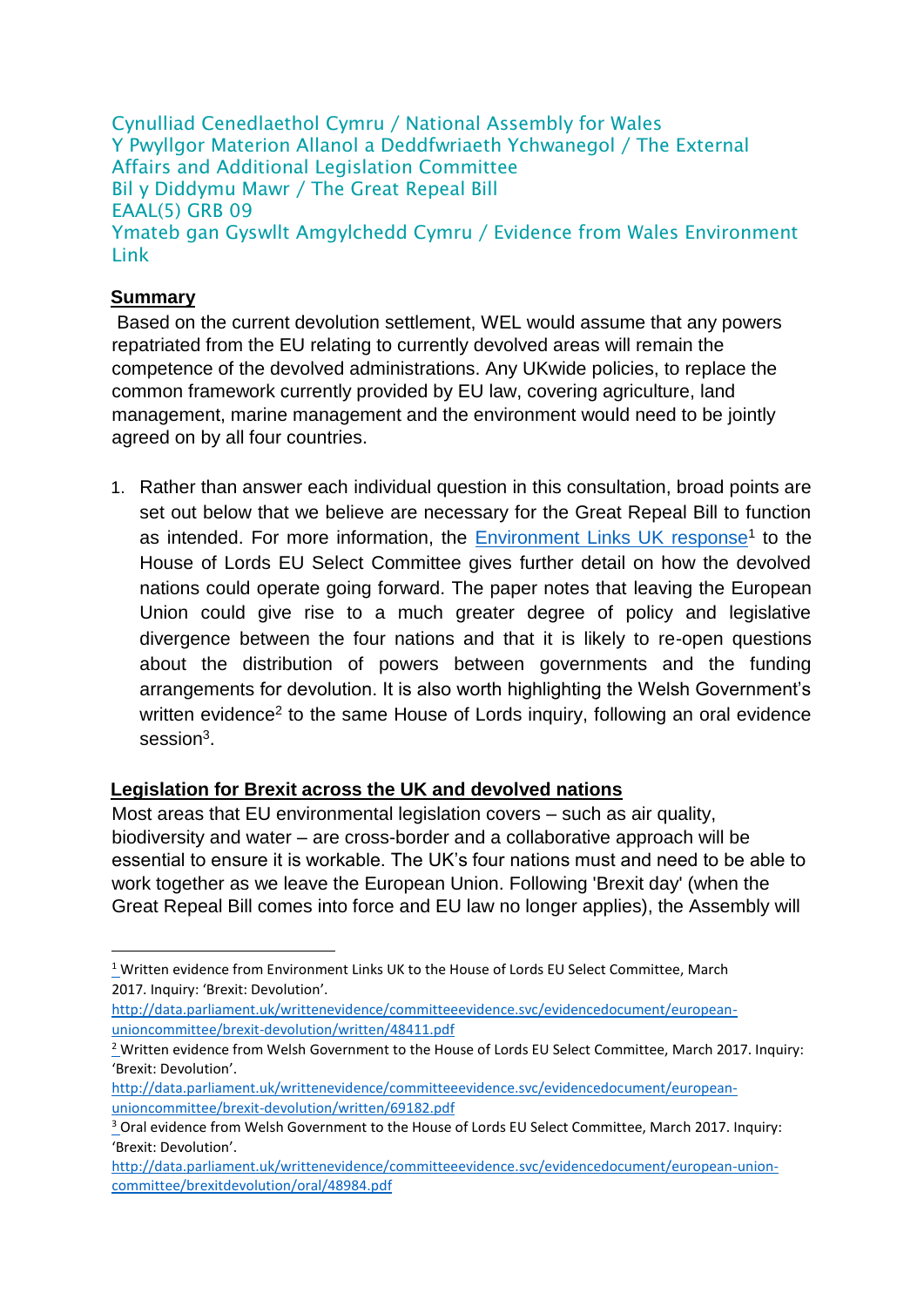be required to introduce a wide range of primary and secondary legislation to make the 'technical' and policy changes necessary to respond to this. The Great Repeal Bill itself, and further primary and secondary UK legislation made in response to Brexit, may also have important consequences for Wales and should require a Legislative Consent Motion (LCM).

- 3. LCMs operate under the Sewel Convention. The Sewel process is an important one, but it is a political convention; whilst it should be noted that it is now reflected in devolution law (following the passage of the Wales Act 2017) it is not an absolute legal requirement<sup>4</sup>. This was brought to light in the Supreme Court's recent judgement in the Miller case<sup>5</sup>, where the Court ruled unanimously that there is no legal requirement to secure the consent of the devolved nations in triggering Article 50. With this clarification, it is even more important that Ministers work together cooperatively to ensure the Brexit process is not impaired by a lack of consultation between the nations.
- 4. As part of the 12 principles set out in its Brexit White Paper, the UK Government has clarified that "no decisions currently taken by the devolved administrations will be removed from them".<sup>5</sup> However, questions remain as to how the standard setting functions currently exercised at EU level will be delivered in future.
- 5. It will be important for the UK and devolved governments to work collaboratively in order to maintain high standards of environmental protection and effectively address environmental issues – which do not respect borders – in line with the UK's international obligations.
- 6. It is a concern that the White Paper makes no mention of plans to develop new domestic governance arrangements to ensure such an approach to standard setting or the continued robust provision of the regulatory, monitoring, oversight, accountability, enforcement and other functions currently provided by the EU institutions.

#### **Issues for environmental legislation being re-written for Wales**

8. All existing EU environmental law (including preambles and principles) – particularly the EU Directives which protect species, habitats, water and air quality – need to be retained and enforced in Wales.

<u>.</u>

<sup>4</sup> Geldards Briefing, February 2017. 'Legal View: Wales Act 2017'.

<https://www.geldards.com/wales-act-2017.aspx><sup>5</sup> Supreme Court judgement, January 2017. Miller v Secretary of State for Exiting the EU.

<http://www.bailii.org/uk/cases/UKSC/2017/5.html>

<sup>&</sup>lt;sup>5</sup> HM Government, February 2017. 'The United Kingdom's exit from and new partnership with the European Union'. [https://www.gov.uk/government/publications/the-united-kingdoms-exit-from-and-new-partnership](https://www.gov.uk/government/publications/the-united-kingdoms-exit-from-and-new-partnership-with-the-european-union-white-paper)[with-the-european-unionwhite-paper](https://www.gov.uk/government/publications/the-united-kingdoms-exit-from-and-new-partnership-with-the-european-union-white-paper)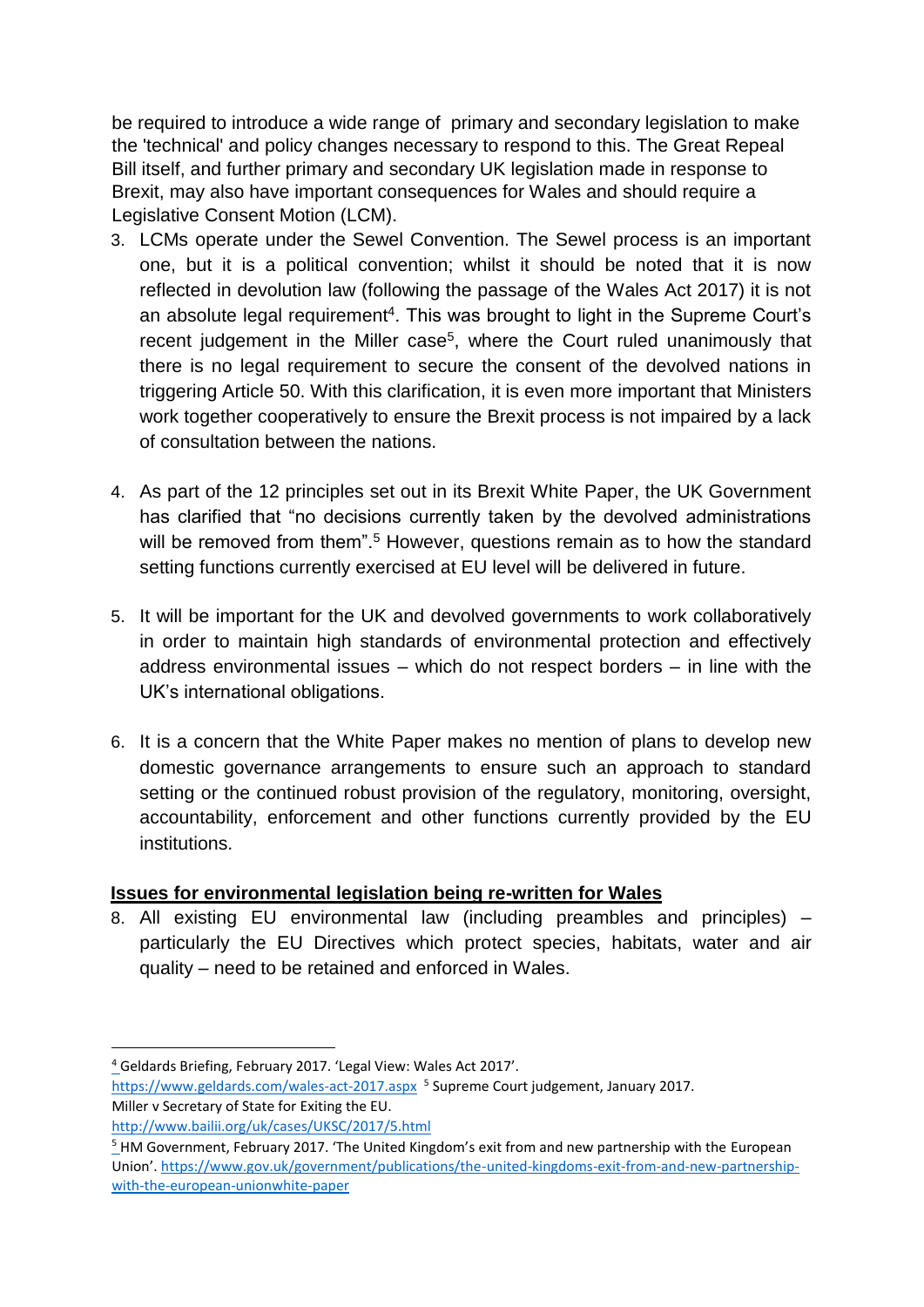- 9. The recent introduction of the Environment (Wales) Act 2016 and the Wellbeing of Future Generations (Wales) Act 2015 has led the way in the UK and further afield in the development of law in this area. This will form an important framework for the development of future approaches to environmental law. There are few environment issues that are not of global concern, therefore, it is vital that Wales continues its work with the EU and other international partners.
- 10. International agreements such as the Convention on Biological Diversity; the Convention on Wetlands of International Importance (RAMSAR); the Convention on the Conservation of Migratory Species of Wild Animals (Bonn Convention); the Convention on the Conservation of European Wildlife and Natural Habitats (Bern Convention); the European Landscape Convention; the Aichi Biodiversity Targets; carbon budgeting and climate change targets – will be even more important after Brexit. It is to Wales' benefit that aspects of some of these are embedded in its legislation already, but continued adherence to their core principles going forward is essential.
- 11. Work and commitment to increasing recycling rates, pursue circular economy ambitions, achieve the suitable management of natural resources, and reduce carbon should continue at the same rate, as well as bringing forth forwardthinking initiatives as seen through the 5p single use carrier bag charge. Wales should be no less ambitious or agenda-setting in embarking on ways to protect our environment.
- 12. Appended to this response is WEL's Six Key Asks for a future land management [system in Wales.](http://www.waleslink.org/sites/default/files/land_management_key_asks_final2.pdf) It outlines the necessary steps for Wales to move towards more sustainable policies and payment systems, in line with the framework provided by the Well-being of Future Generations Act and the Environment Act to support a biodiverse natural environment with healthy functioning ecosystems. Greener UK has also put together a briefing on 'Delivering Sustainable Fisheries Management' post-Brexit<sup>6</sup>.
- 13. There needs to be an adequate financial settlement for Wales to enable delivery of new environmental legislation and protection. We know that to ensure the continued protection and enhancement of our wildlife and natural resources, we need to increase investment. A settlement based on the Barnett formula would result in less funding than currently comes to Wales for conservation and consequently would be an insufficient allocation of funds to enable the transition to a sustainable future for the Welsh environment.

1

<sup>6</sup> Greener UK Briefing Paper, January 2017. 'Delivering Sustainable Fisheries Management: A Sustainable Future for UK Seas'. [http://greeneruk.org/resources/Greener\\_UK\\_Fisheries\\_%26\\_Marines.pdf](http://greeneruk.org/resources/Greener_UK_Fisheries_%26_Marines.pdf)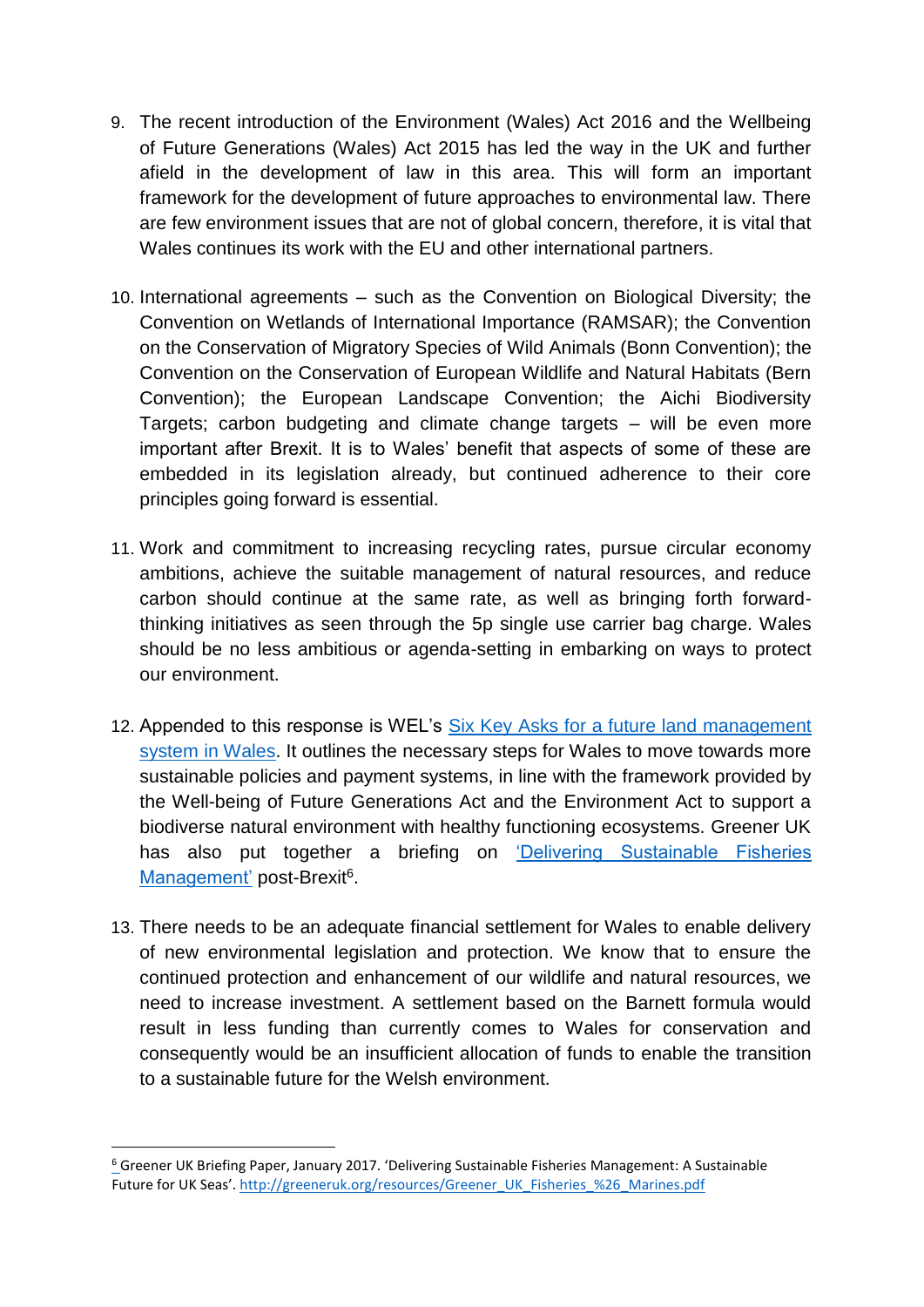- 14. A key issue is the more general financial implications for Wales, which will be significant as it loses access to EU funding streams. The way this funding is replaced will be critical; Wales is the greatest beneficiary across the UK of EU Structural Funds<sup>7</sup>, alongside the agricultural sector's dependence on CAP payments. WEL believes that a new agricultural framework should be based on the idea of public funding for public goods, with land managers who deliver the most, receiving the most.
- 15. As the House of Lords Sub-Committee on EU Energy and Environment has noted<sup>9</sup>, Brexit should allow devolved nations to tailor agriculture policies more closely to their individual circumstances. However, their report warns that "the UK has an internal single market, in which agri-food plays a significant role. It is in the interest of all in the agri-food sector, as well as of consumers, that the integrity of the UK market be preserved. This will require either a UK-wide framework or the negotiation of co-ordinated agricultural policies by the UK Government and the Devolved Administrations. We encourage the Government to pursue dialogue on this issue as a matter of urgency." Coordination of each nation's new policies will be important to protect both farmers and consumers.

#### **Oversight in the drafting of the Great Repeal Bill and subordinate legislation**

- 16. The drafting and response to the Great Repeal Bill and any other future legislation dealing with the legal technicalities of Brexit will have significant implications for both Welsh Government and the third sector in terms of both resource and capacity. This should not be underestimated; the focus on post-Brexit legislation will also have a sizeable impact on what other issues the Welsh Government and National Assembly for Wales are able to focus on.
- 17. There is also considerable concern around the nature of the use of secondary legislative powers. It is essential that 'technical' legislative change does not result in a reduction in current protections and that careful thought is given to relevant powers of UK and Welsh Ministers. These issues need to be highlighted and

[https://www.instituteforgovernment.org.uk/sites/default/files/publications/IfG\\_four%20nation\\_Brexit](https://www.instituteforgovernment.org.uk/sites/default/files/publications/IfG_four%20nation_Brexit_briefing_v6.pdf) [\\_briefing\\_v6.pdf](https://www.instituteforgovernment.org.uk/sites/default/files/publications/IfG_four%20nation_Brexit_briefing_v6.pdf)

[http://www.assembly.wales/Research%20Documents/16-037-](http://www.assembly.wales/Research%20Documents/16-037-Wales%20and%20the%20EU%20What%20does%20the%20vote%20to%20leave%20the%20EU%20mean%20for%20Wales/16-037-Leave-English.pdf)

[Wales%20and%20the%20EU%20What%20does%20the%20vote%20to%20leave%20the%20](http://www.assembly.wales/Research%20Documents/16-037-Wales%20and%20the%20EU%20What%20does%20the%20vote%20to%20leave%20the%20EU%20mean%20for%20Wales/16-037-Leave-English.pdf) [EU%20mean%20for%20Wales/16-](http://www.assembly.wales/Research%20Documents/16-037-Wales%20and%20the%20EU%20What%20does%20the%20vote%20to%20leave%20the%20EU%20mean%20for%20Wales/16-037-Leave-English.pdf)

[037-Leave-English.pdf](http://www.assembly.wales/Research%20Documents/16-037-Wales%20and%20the%20EU%20What%20does%20the%20vote%20to%20leave%20the%20EU%20mean%20for%20Wales/16-037-Leave-English.pdf)

<sup>1</sup>  $\frac{7}{2}$ Institute for Government Briefing Paper, October 2016. 'Four-nation Brexit: How the UK and devolved governments should work together on leaving the EU'.

<sup>9</sup> House of Lords EU Energy & Environment Sub-Committee, May 2017. Report: 'Brexit: Agriculture'. <https://www.publications.parliament.uk/pa/ld201617/ldselect/ldeucom/169/169.pdf>

<sup>&</sup>lt;sup>10</sup> National Assembly for Wales, Research Service Briefing Paper, 'Wales and the EU: what does the vote to leave the EU mean for Wales?' June 2016.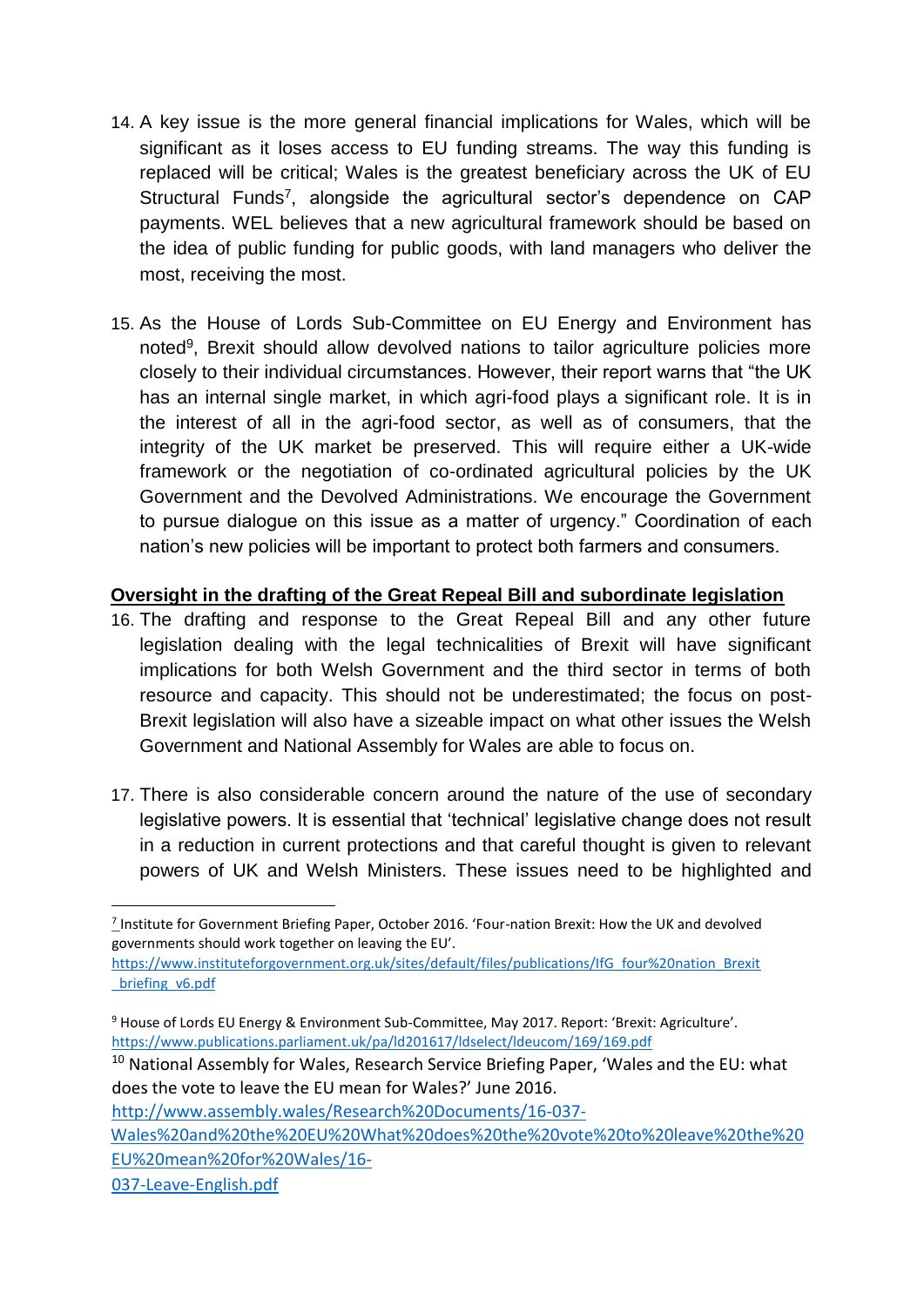explained to stakeholders, as well as the public more generally, so they can feed into what will undoubtedly be a fast-moving but crucial process.

- 18. In addition, there is significant concerns on the potential of losing the 'right to challenge' when it comes to environmental legislation after leaving the EU. The Assembly's Research Service<sup>10</sup> has pointed out that it is "unclear" how courts will interpret legislation: "While the UK is a member of the EU, domestic implementing legislation must be interpreted so as to give effect to the purpose of the underlying EU Directive (and indeed the Treaties). Once the UK was no longer a Member State, that interpretive rule would no longer apply automatically. The UK Parliament could nevertheless legislate to require the courts to continue to operate the interpretive rule for the time being. It is unclear whether the Assembly could do likewise in relation to devolved subjects." It is also difficult to predict what role or impact rulings from the European Court of Justice will have on the UK following withdrawal. The Research Service notices that their decisions would be "at most, of persuasive authority, and UK courts could be faced with new arguments about the interpretation of legislation that originally stemmed from the EU."
- 19. The Great Repeal Bill is expected to delegate powers to Welsh Ministers to bring EU legislation into domestic law via Statutory Instruments. The Bill should confine any delegated powers to the purpose of faithful transposition of existing EU directives, to ensure that any policy changes are given the due scrutiny that they require. As much new legislation as possible should be made through primary legislation, in order to give a full and proper oversight role to the National Assembly for Wales. It is inevitable that with such a large body of law to transpose, some will be made through secondary legislation; in this case, we would emphasise the need for as much early stakeholder engagement as possible and mechanisms put in place to allow enhanced scrutiny, potentially through the Constitutional and Legislative Affairs Committee or the External Affairs & Additional Legislation Committee.

**Wales Environment Link (WEL)** is a network of environmental, countryside and heritage Non-Governmental Organisations in Wales, most of whom have an all-Wales remit. WEL is officially designated the intermediary body between the government and the environmental NGO sector in Wales. Our vision is a healthy, sustainably managed environment and countryside with safeguarded heritage in which the people of Wales and future generations can prosper.

This paper represents the consensus view of a group of WEL members working in this specialist area. Members may also produce information individually in order to raise more detailed issues that are important to their particular organisation.